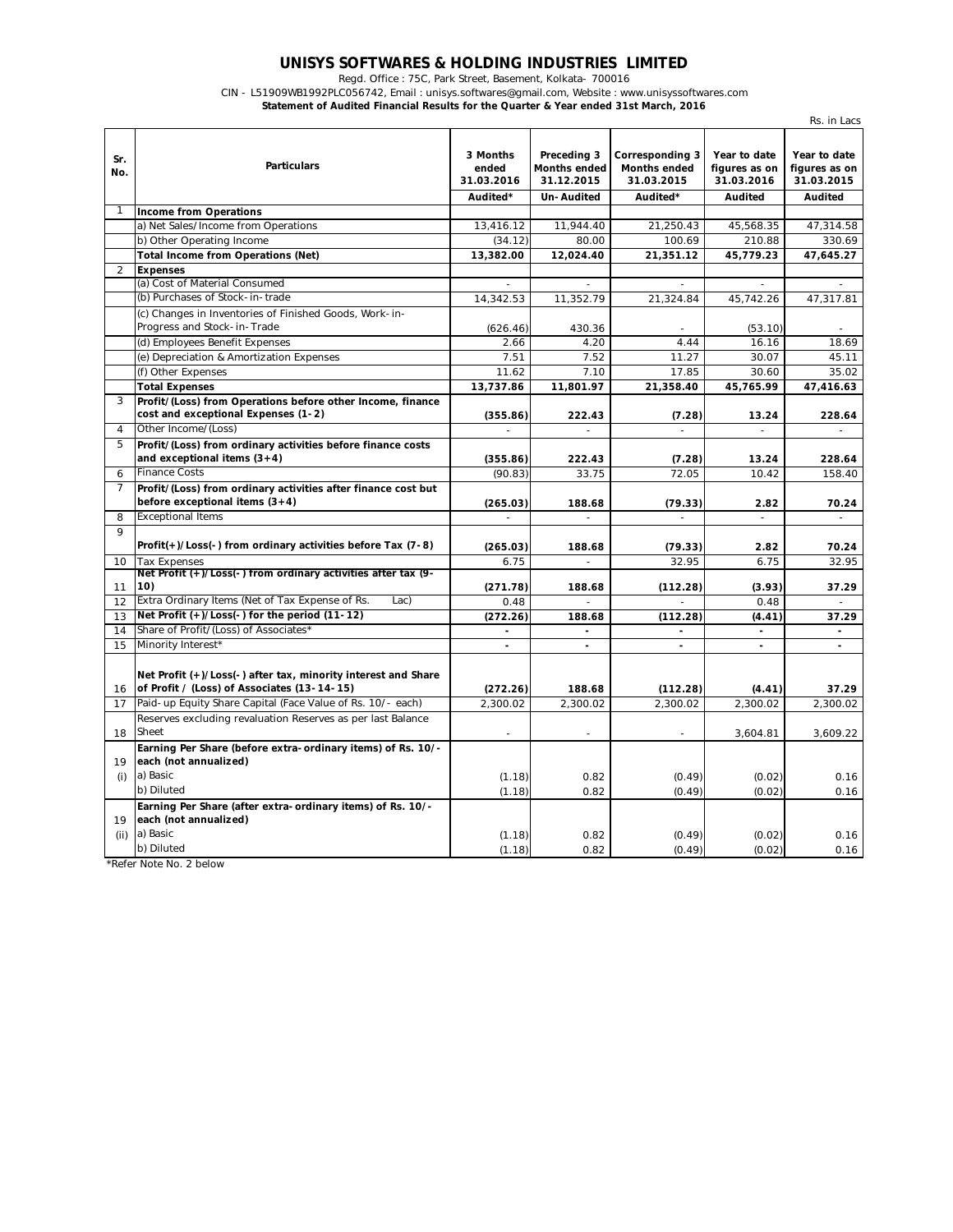## **UNISYS SOFTWARES & HOLDING INDUSTRIES LIMITED**

Regd. Office : 75C, Park Street, Basement, Kolkata- 700016

CIN - L51909WB1992PLC056742, Email : unisys.softwares@gmail.com, Website : www.unisyssoftwares.com

**Statement of Audited Segment Results for the Quarter & Year ended 31st March, 2016**

|                |                                             |                                             |                                                                |                                                                  |                                                        | Rs. in Lacs                                            |
|----------------|---------------------------------------------|---------------------------------------------|----------------------------------------------------------------|------------------------------------------------------------------|--------------------------------------------------------|--------------------------------------------------------|
| Sr.<br>No.     | <b>Particulars</b>                          | 3 Months<br>ended<br>31.03.2016<br>Audited* | Preceding 3<br><b>Months ended</b><br>31.12.2015<br>Un-Audited | Corresponding 3<br><b>Months ended</b><br>31.03.2015<br>Audited* | Year to date<br>figures as on<br>31.03.2016<br>Audited | Year to date<br>figures as on<br>31.03.2015<br>Audited |
| 1              | <b>Segment Revenue</b>                      |                                             |                                                                |                                                                  |                                                        |                                                        |
| a              | Sale of Software & Hardware / Mobile        | 13,416.23                                   | 11,944.40                                                      | 21,250.43                                                        | 45,568.35                                              | 47,314.58                                              |
| b)             | <b>Investment Activities</b>                | (34.12)                                     | 80.00                                                          | 100.69                                                           | 210.88                                                 | 330.69                                                 |
| C)             | Other Income                                |                                             |                                                                | $\overline{\phantom{a}}$                                         | $\overline{\phantom{0}}$                               |                                                        |
|                | <b>Total Income from Operations</b>         | 13,382.11                                   | 12,024.40                                                      | 21,351.12                                                        | 45,779.23                                              | 47,645.27                                              |
| $\overline{2}$ | Segment Profit/(Loss) before Interest & Tax |                                             |                                                                |                                                                  |                                                        |                                                        |
| a)             | Sale of Software & Hardware / Mobile        | (92.53)                                     | 114.10                                                         | (36.89)                                                          | 31.57                                                  | 14.09                                                  |
| b)             | <b>Investment Activities</b>                | (172.50)                                    | 74.58                                                          | (42.44)                                                          | (28.75)                                                | 56.15                                                  |
| C)             | Other Unallocable Activities                |                                             |                                                                | $\overline{\phantom{a}}$                                         | $\overline{\phantom{0}}$                               | $\overline{\phantom{0}}$                               |
|                | <b>Profit before Tax</b>                    | (265.03)                                    | 188.68                                                         | (79.33)                                                          | 2.82                                                   | 70.24                                                  |
| 3              | Capital Employed                            |                                             |                                                                |                                                                  |                                                        |                                                        |
| a              | Software & Hardware / Mobile                | 5,104.27                                    | 6,810.07                                                       | 5,794.74                                                         | 5,104.27                                               | 5,794.74                                               |
| b)             | <b>Investment Activities</b>                | 30,616.06                                   | 30,087.34                                                      | 30,886.11                                                        | 30,616.06                                              | 30,886.11                                              |
| C)             | Other Unallocable Activities                | 60.16                                       | 67.68                                                          | 90.24                                                            | 60.16                                                  | 90.24                                                  |
|                | Total                                       | 35,780.49                                   | 36,965.09                                                      | 36,771.09                                                        | 35.780.49                                              | 36,771.09                                              |

\*Refer Note No. 2 below

**Notes :**

1. Above results were reviewed by Audit Committee taken on record in Board Meeting held on 30th May, 2016.

2. The figures of last Quarter are the balancing figures between Audited figures in respect of full financial year and the published year to date figures up to the 3rd Quarter of the Current Financial Year.

3. Figures for previous Quarter / Year have been re-grouped / re-classified wherever necessary.

**For Unisys Softwares & Holding Industries Ltd.**

Place : Kolkata Date : 30th May, 2016.

Sd/- **Jagdish Pd. Purohit Managing Director**